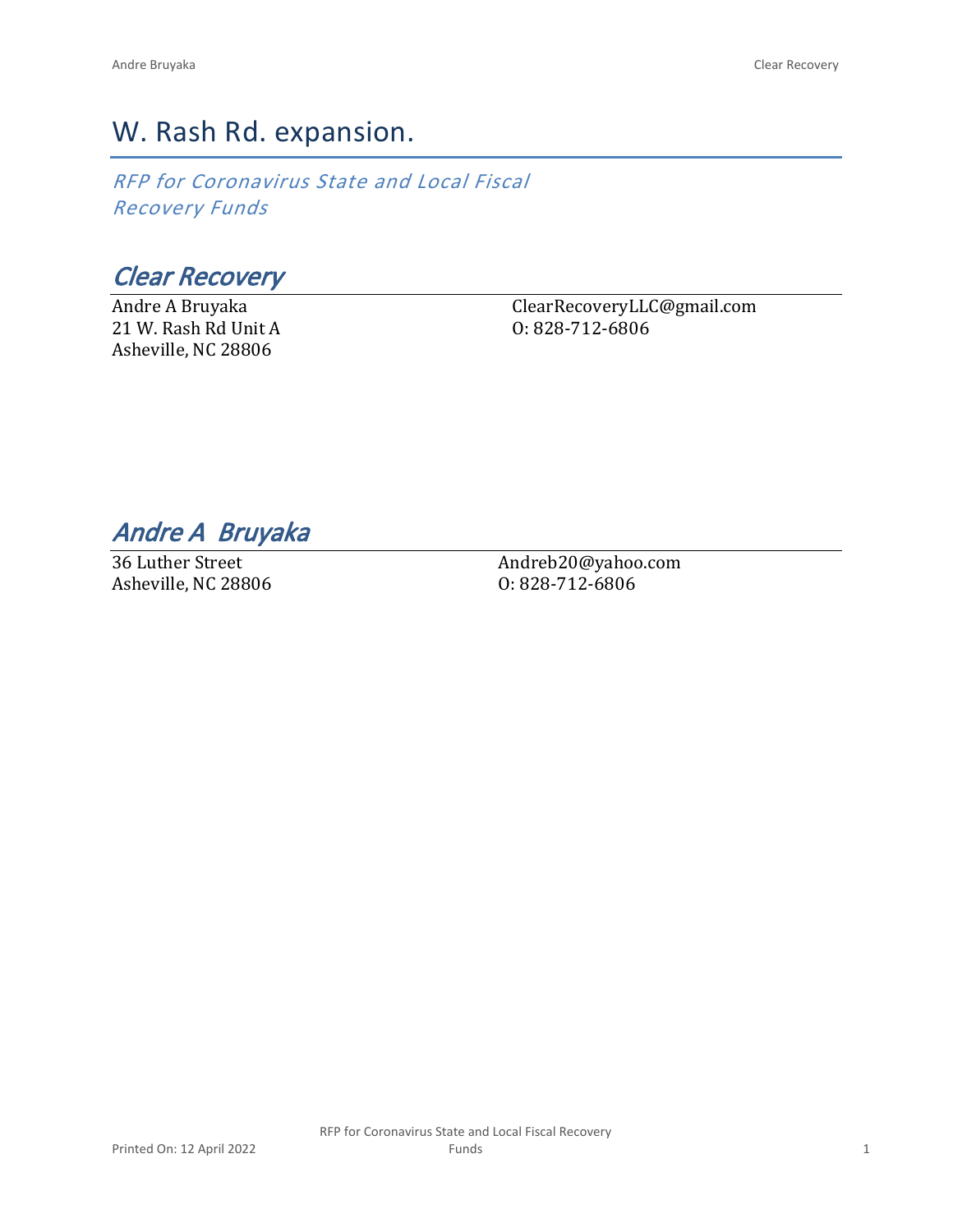# Application Form

# *Question Group*

Buncombe County requests proposals for projects to help the community recover from and respond to COVID-19 and its negative economic impacts.

Buncombe County has been awarded \$50,733,290 in Coronavirus State and Local Fiscal Recovery Funds (Recovery Funding), as part of the American Rescue Plan Act. To date, Buncombe County has awarded projects totaling \$23,093,499, leaving a balance of \$27,639,791 available to award.

Visit [http://www.buncombecounty.org/recoveryfundinghttp://www.buncombecounty.org/recoveryfundingwww.b](http://www.buncombecounty.org/recoveryfunding) [uncombecounty.org/recoveryfundinghttp://www.buncombecounty.org/recoveryfundinghttp://www.buncombeco](http://www.buncombecounty.org/recoveryfunding) [unty.org/recoveryfundinghttp://www.buncombecounty.org/recoveryfundinghttp://www.buncombecounty.org/re](http://www.buncombecounty.org/recoveryfunding) [coveryfunding](http://www.buncombecounty.org/recoveryfunding) for details.

This infusion of federal resources is intended to help turn the tide on the pandemic, address its economic fallout, and lay the foundation for a strong and equitable recovery.

Buncombe County is committed to investing these funds in projects that:

- Align to county strategic plan and community priorities
- Support equitable outcomes for most impacted populations
- Leverage and align with other governmental funding sources
- Make best use of this one-time infusion of resources
- Have a lasting impact

Proposals shall be submitted in accordance with the terms and conditions of this RFP and any addenda issued hereto.

Click [here](https://www.buncombecounty.org/common/purchasing/Buncombe%20Recovery%20Funding%20RFP%202022.pdf) for the full terms and conditions of the RFP

#### **Organization Type\***

Public

#### **Nonprofit documentation**

If nonprofit, attach IRS Determination Letter or other proof of nonprofit status.

## **Name of Project.\***

W. Rash Rd. expansion.

## **New/Updated Proposal\***

Is this a new project proposal or an updated version of a proposal submitted during the earlier (July 2021) Recovery Funding RFP?

> RFP for Coronavirus State and Local Fiscal Recovery Funds 2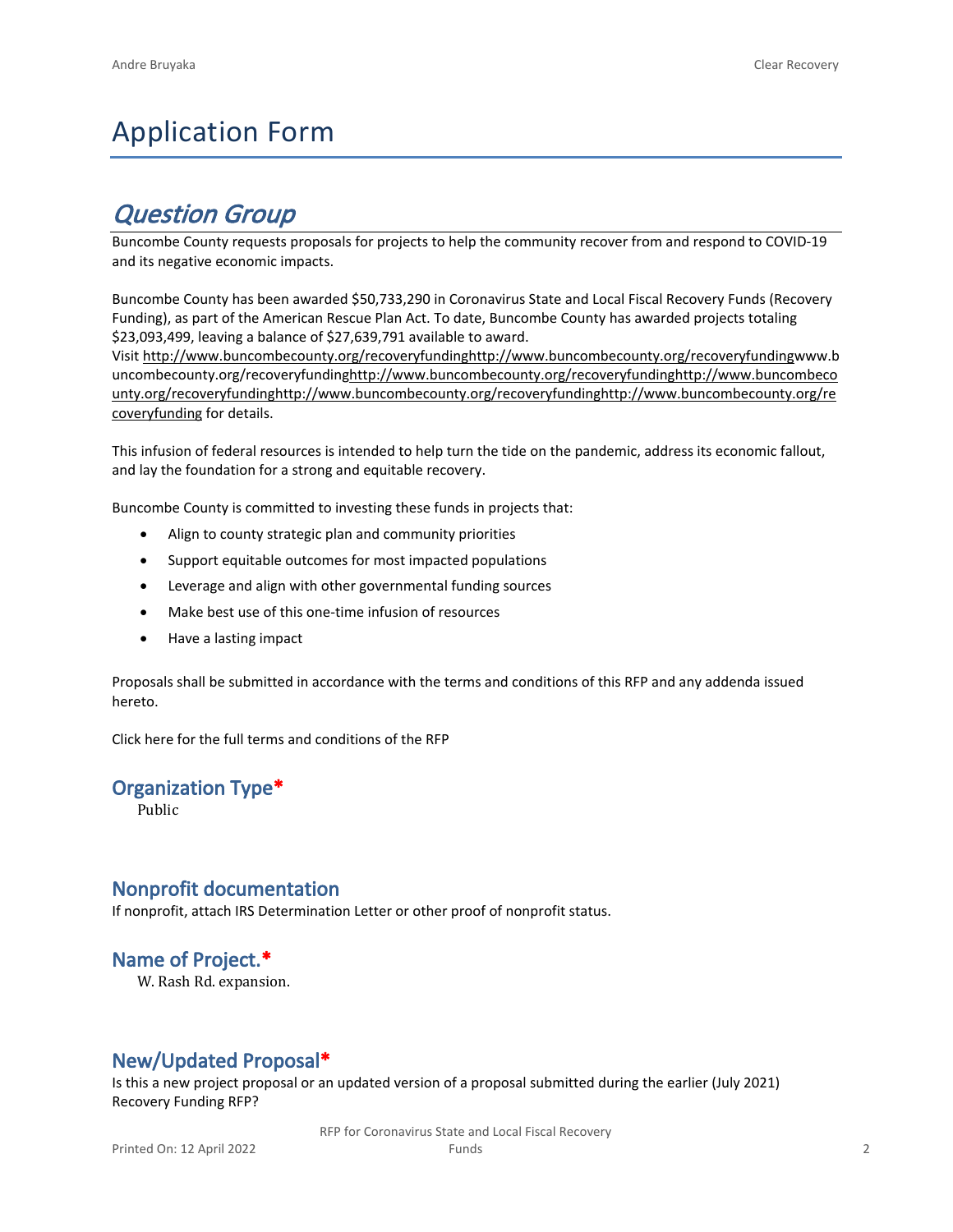New project proposal

#### **Amount of Funds Requested\***

\$252,065.00

#### **Category\***

Please select one:

- Affordable Housing
- Aging/Older Adults
- Business Support/Economic Development
- Environmental/Climate
- Homelessness
- K-12 Education
- Infrastructure and/or Broadband
- Mental Health/Substance Use
- NC Pre-K Expansion
- **Workforce**

Mental Health/Substance Use

## **Brief Project Description\***

Provide a short summary of your proposed project.

Clear Recovery is a housing community designed to provide a safe, affordable, drug/alcohol free environment for addicts/alcoholics seeking recovery. We have been serving the local Asheville community for almost five years and currently operate three houses (including two duplexes) that provide accountability and affordability to 20 men in recovery. The goal of this proposal is to provide one-time funding to permit Clear Recovery to invest in further expanding our services, increase access and construct additional affordable housing units on location.

Synergistically, a safe, affordable space with accountability reduces drug use, leading to a decrease in homelessness/institutionalization and providing a path to self-sustainability and progressing toward independent living. In order to move forward with expansion, Asheville City Planning Department has set forth requirements for bringing the access road up to Asheville City standards, as well as NC state and MSD regulations.

#### **Project Plan\***

Explain how the project will be structured and implemented, including timeframe.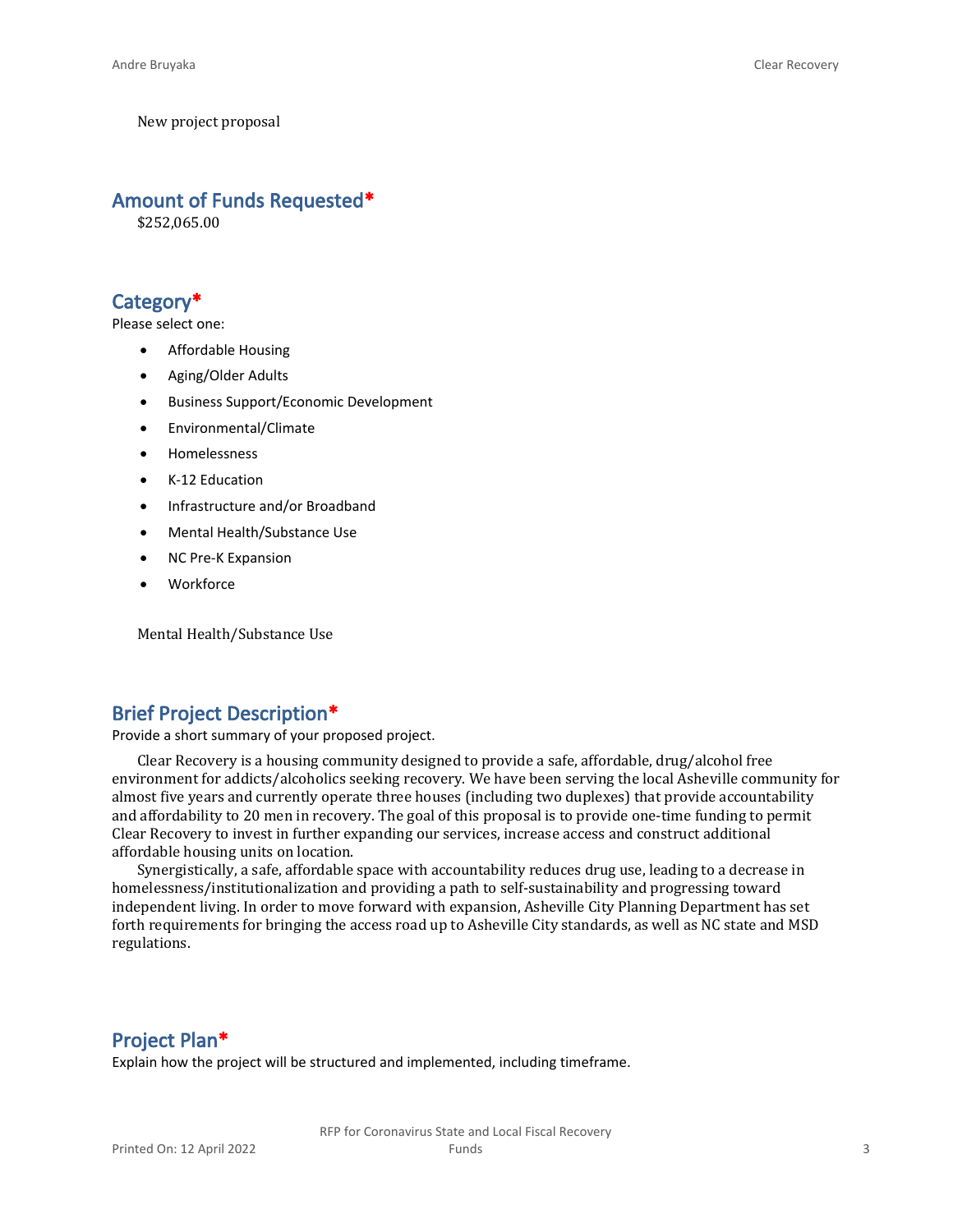Currently, the three homes are located on the same dead-end road in West Asheville, off of W. Rash Rd. The road currently services only the three houses in question. Asheville city planning department requires, prior to further expanding, that the road be brought up to Asheville city standards which include:

- 1-Widening the road to 22' width (450ft) (8" abc stone, 5" road bond, 2" asphalt.)
- 2-Installing a fire hydrant 425' from main road (N. Bear Creek Rd)
- 3- Bringing a sewer line onto property to service additional structures. (425ft)
- 4- Building Curbs, sidewalks, gutters for water runoff
- 5- Addressing storm water run off
- 6- Creating a T-turnaround as per fire marshal requirements
- 7- Obtaining a Tree survey and plant required number of trees

The intended time frame for the project is approximately 30 days from the time of initial ground disturbance.

#### **Statement of Need\***

Describe the need that this project will address. Include data to demonstrate the need, and cite the source of the data.

According to Buncombe County Statistics, in 2018 there were 265 opioid overdose related Emergency Room visits in our county alone.\* Since that time, the prevalence of addicts/alcoholics has resulted in a substantial growth in related homelessness evidenced by the multitude of homeless encampments throughout the Asheville area. Most officials and commentators are eager to verbalize that "something needs to be done." Solutions are often met with NIMBY – a not-in-my-back-yard resistance.

Clear Recovery has been working with individuals in need of a structured, supervised drug-free environment for five years and would like to extend its services to a greater number of local residents. Clear Recovery's expansion on West Rash Road does not create a neighborhood opposed to its clients. We have a small, semi-isolated campus within city limits that can grow with the increased need for our services. We are eager to help to the best of our ability.

\*https://www.buncombecounty.org/governing/depts/hhs/initiatives/closer.aspx

#### **Link to COVID-19\***

Identify a health or economic harm resulting from or exacerbated by the public health emergency, describe the nature and extent of that harm, and explain how the use of this funding would address such harm.

Link to Covid 19

The Covid-19 endemic has proven to have even more impact on the low income/ substance abuse/homeless community then many others.\* Stressors associated with loss of employment, isolation due to "stay at home" mandates and many other factors contributed to an increase in substance abuse and homelessness. Clear recovery provides affordable housing with regular drug and alcohol testing, while nurturing a community of like-minded individuals to add supervised support for each other.

\* https://www.apa.org/monitor/2021/03/substance-use-pandemic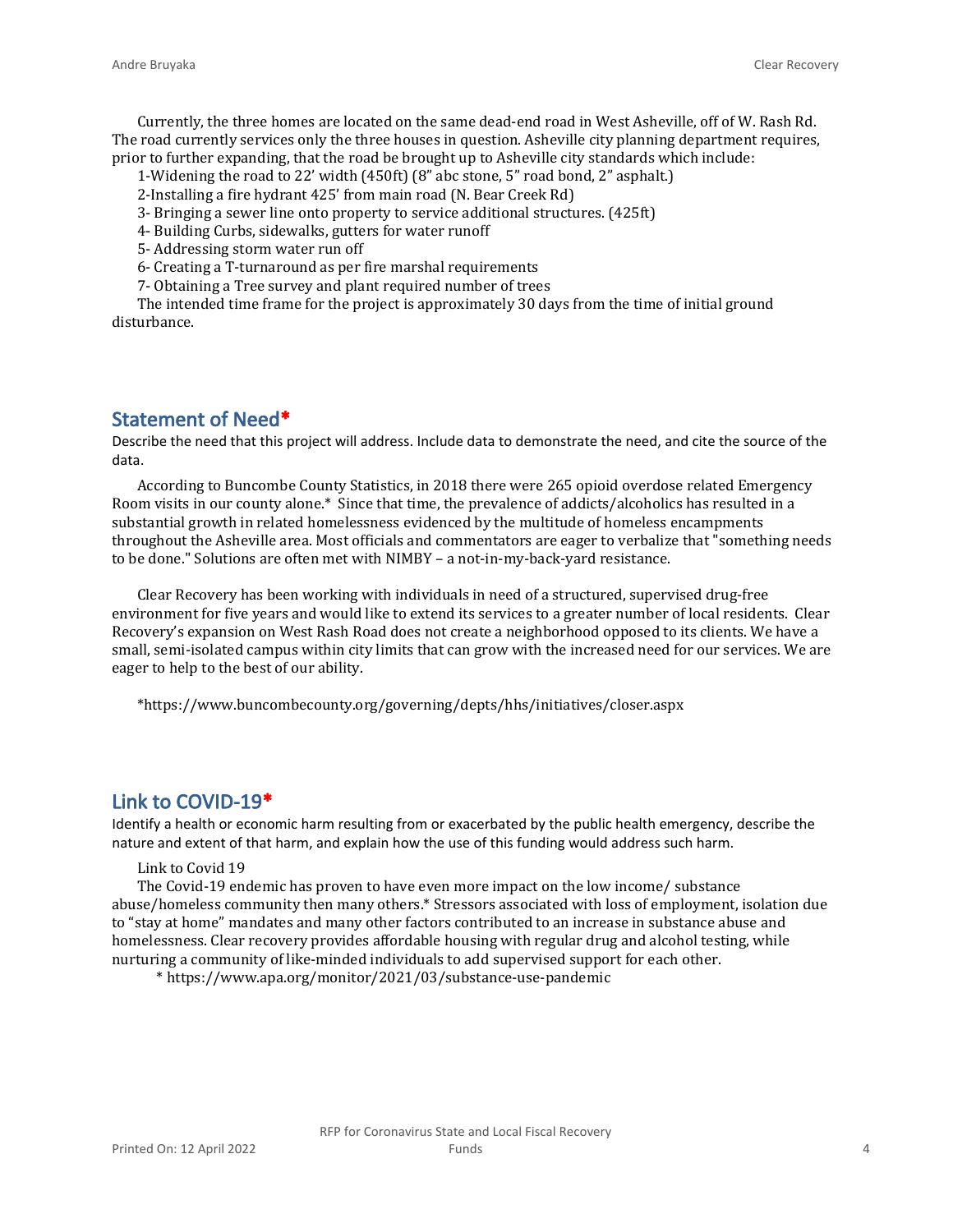# **Population Served\***

Define the population to be served by this project, including volume and demographic characteristics of those served.

Population Served

The individuals entering our homes are men over the age of 18 years old and range into retirement age/social security/disability. Most often, they are individuals who have completed a detox or treatment program in facilities such as the Julian F. Keith Alcohol and Drug Abuse Treatment Center (ADATC) or a detox program through RHA, Mission Hospital or Pardee. They often have no support from family and no income. Most are eager to begin working and providing for themselves, but it all begins with having a secure and dependable residence. Our program often works in tandem with local probation/parole officers who appreciate the added accountability that Clear Recovery provides for our residents. In our five years of operation, we have had zero incidents that required a call to our local law enforcement or any other emergency services.

#### **Results\***

Describe the proposed impact of the project. List at least 3 performance measures that will be tracked and reported. If possible, include baselines and goals for each performance measure.

The proposed project allows for an opportunity to improve the infrastructure of a road within Asheville city limits for the purpose of extending the services of Clear Recovery to additional clients. The requirements for this project are imposed by the Asheville City Planning Department and other regulations. Without the improvement proposed in this project, no further buildings can be erected on this three acre property.

It is important to note that all future developments for our community will be funded by Clear Recovery.

Tracking specific performance measures would include the following:

1- Providing the number of additional beds that we will make available as construction of the housing proceeds.

2- Providing Clear Recovery's occupancy rates, though it is far too often that we have to turn down potential clients due to being at full capacity.

3- Providing, to the degree we can obtain the data, the consistent cost-savings for government programs when comparing Clear Recovery's housing in a low cost, self-sustained, monitored environment versus stateor county-funded treatment centers, hospital or jail.\*\*

\*\* https://www.usnews.com/news/at-the-edge/articles/2016-12-19/drug-and-alcoholabuse-costtaxpayers-442b-annually-new-surgeon-generals-report-finds

#### **Evaluation\***

Describe the data collection, analysis, and quality assurance measures you will use to assure ongoing, effective tracking of contract requirements and outcomes.

All work performed by the licensed subcontractor will be monitored by the Asheville inspection department to ensure code compliance and build requirements. For example, the "sandwich layer" for the road includes 8" of ABC stone, 5" of bonding material and 2" of asphalt. Each layer will be inspected. Upon completion, the added sidewalk will increase accessibility and provide a safe walking space for our neighborhood.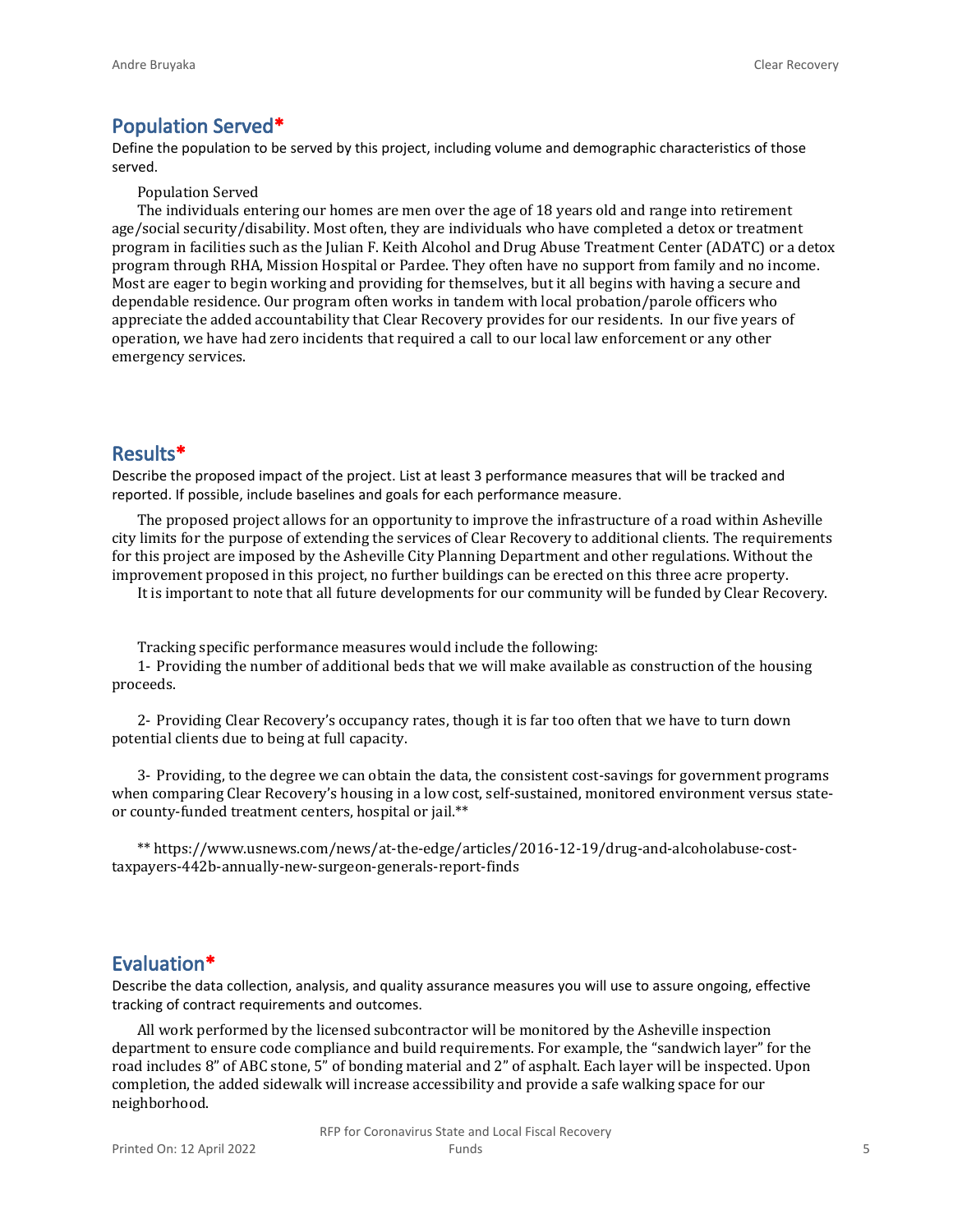#### **Equity Impact\***

How will this effort help build toward a just, equitable, and sustainable COVID-19 recovery? How are the root causes and/or disproportionate impacts of inequities addressed?

Clear recovery provides housing to individuals that would often times end up homeless and fall back into the repetitive cycle of substance abuse. Our clients, upon entry, report entering state funded treatment centers or detox facilities/ hospitals simply for some respite out of the cold or rainy environment. Having a clean, safe affordable place to live can be paramount in breaking that repetitive cycle. Once the proposed road is built, Clear Recovery will have the ability to begin construction from its own income towards doubling our bed availability. Expanding the current space will not violate local zoning and neighborhood restrictions.

#### **Project Partners\***

Identify any subcontractors you intend to use for the proposed scope of work. For each subcontractor listed, indicate:

1.) What products and/or services are to be supplied by that subcontractor and;

2.) What percentage of the overall scope of work that subcontractor will perform.

Also, list non-funded key partners critical to project.

We have had two early assistance meetings with Asheville City to define the requirements for the additional structures on property. Clear Recovery is working with Melanie Breathauer, an engineer who is assisting with the development. Clear Recovery has had meetings with Airo Way LLC to discuss the scope of work and cost estimates. The estimated cost of 252K will be finalized when the details of the work are approved by the planning department.

#### **Capacity\***

Describe the background, experience, and capabilities of your organization or department as it relates to capacity for delivering the proposed project and managing federal funds.

This proposal is being submitted by Clear Recovery, owned and operated by Andre Bruyaka. Andre's background is in healthcare and includes working as a Registered Nurse in Critical Care for eleven years. Andre founded Clear Recovery in 2017 to help address the need of individuals transitioning towards independent, self-sufficient lifestyles.

Clear recovery's roots originated with one unit, housing four individuals and have organically grown to house 20 men in five units (two of the houses are duplexes) Managing individuals, payments, incoming and outgoing expenses is part of the business structure. The goal of this proposed project is to expand the road that provides access to our community and add additional houses. The full extent of the one-time investment of funds would go towards the expansion of the road and can be directly paid to Airo Way LLC.

#### **Budget\***

Provide a detailed project budget including all proposed project revenues and expenditures, including explanations and methodology. For all revenue sources, list the funder and denote whether funds are confirmed or pending. For project expenses, denote all capital vs. operating costs, and reflect which specific expenses are proposed to be funded with one-time Buncombe County Recovery Funds.

> RFP for Coronavirus State and Local Fiscal Recovery Funds 6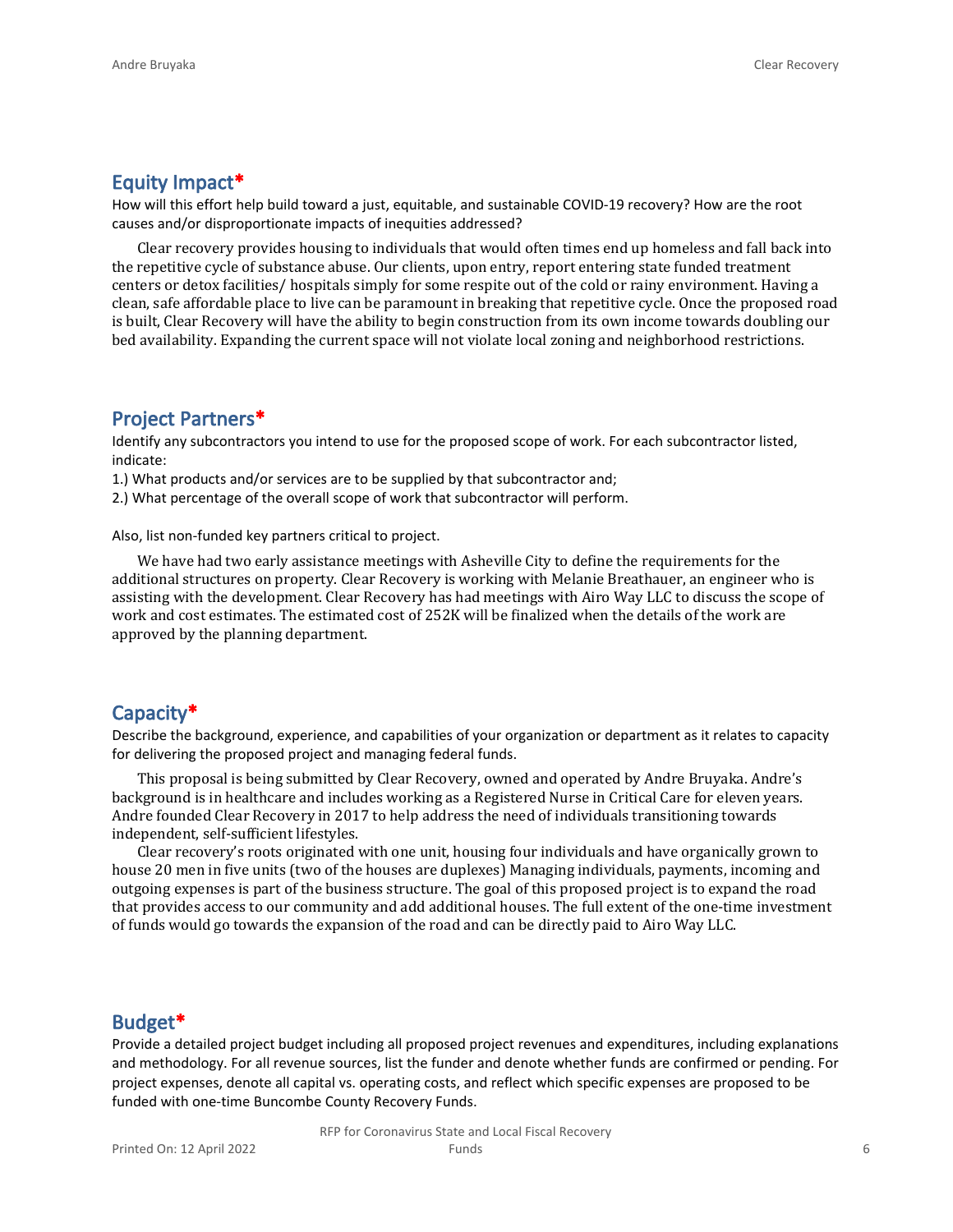Download a copy of the budget form [HERE](https://buncombecounty.org/common/community-investment/grants/early-childhood-education/Recovery-Funds-budget-template.xlsx). Complete the form, and upload it using the button below.

BUDGET .xlsx

### **Special Considerations\***

Provide any other information that might assist the County in its selection.

The need for low income housing that also targets a growing population of individuals with a history of substance abuse in our area is undeniable. When individuals move into one of our houses, all basic needs are met. They have a fully furnished room with a stocked kitchen and laundry room in each unit. We are located on the bus line, making public transportation fully accessible. Residents are drug tested and breathalyzed multiple times/week with a zero tolerance policy in place to protect the individuals who are taking their recovery seriously. The desire and ability to proceed with expanding the Clear Recovery community is there. The stumbling block to further expansion is the cost-prohibitive requirements for expansion of W. Rash Road. Without the financial assistance for this project, our ability to move forward with providing additional houses for our community will have to come to a halt. We truly hope that you consider this project as essential for our community as we do.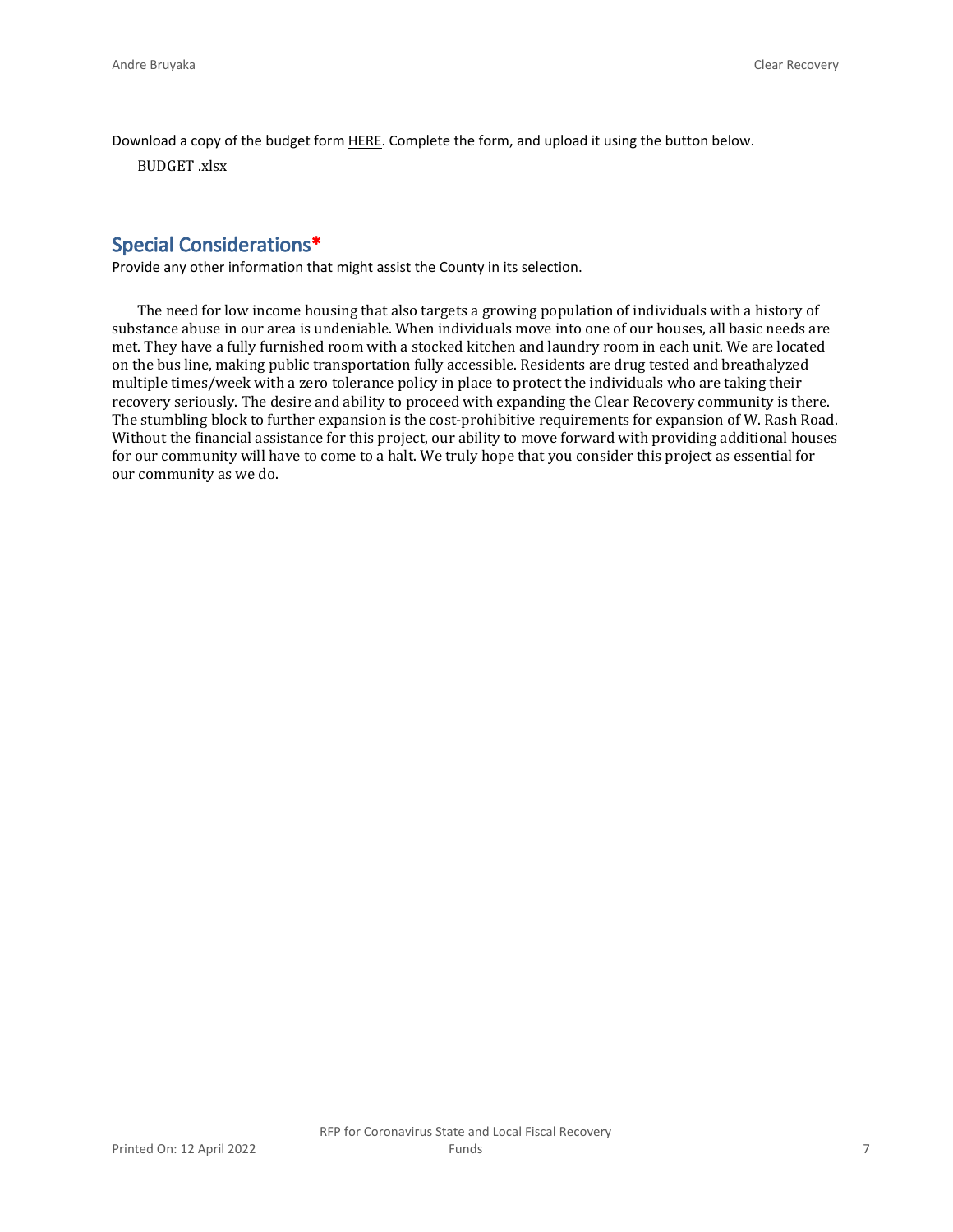# File Attachment Summary

*Applicant File Uploads*

• BUDGET .xlsx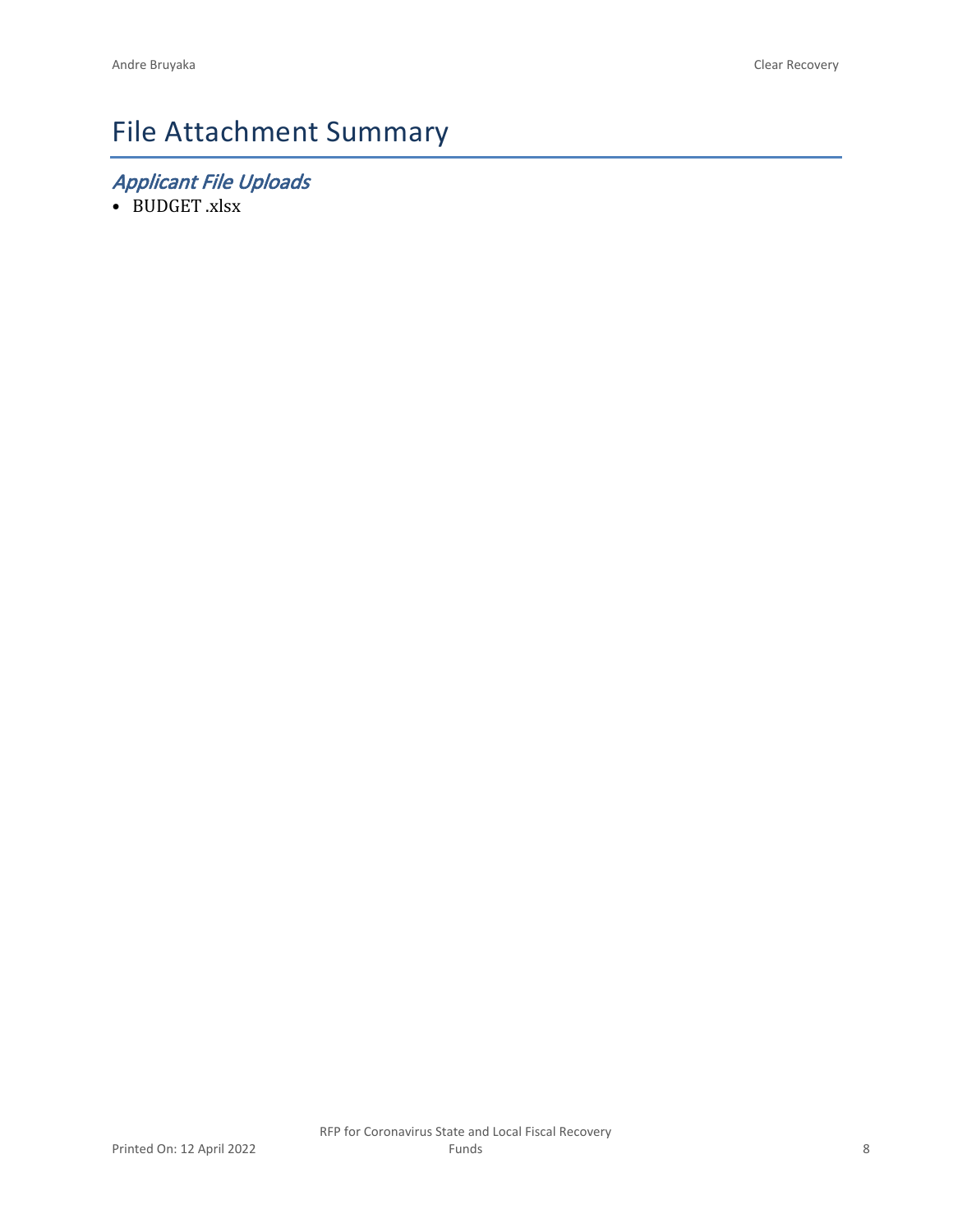#### **Coronavirus State and Local Fiscal Recovery Funds Proposed Project Budget**

| Organization Name: | Recover                         |
|--------------------|---------------------------------|
| Project Name:      | Wes<br>n Rd. expansion<br>nası. |
| Amount Requested:  | ימה ה<br>でつん<br>2.UO:           |

| Proposed Project Revenue Funder        | Amount                   | <b>Confirmed or Pending?</b> | <b>Notes</b> |
|----------------------------------------|--------------------------|------------------------------|--------------|
| Proposed Buncombe COVID Recovery Funds |                          |                              |              |
| List other sources here                |                          |                              |              |
| List other sources here                |                          |                              |              |
| List other sources here                |                          |                              |              |
| List other sources here                |                          |                              |              |
| List other sources here                |                          |                              |              |
| List other sources here                |                          |                              |              |
| List other sources here                |                          |                              |              |
| List other sources here                |                          |                              |              |
| List other sources here                |                          |                              |              |
| List other sources here                |                          |                              |              |
| List other sources here                |                          |                              |              |
| List other sources here                |                          |                              |              |
| List other sources here                |                          |                              |              |
| List other sources here                |                          |                              |              |
| Total $\frac{1}{3}$                    | $\overline{\phantom{0}}$ |                              |              |

|                                                                               | Proposed              |                    |     |                          | <b>Capital or Operating</b> |              |
|-------------------------------------------------------------------------------|-----------------------|--------------------|-----|--------------------------|-----------------------------|--------------|
| <b>Proposed Project Expenses</b>                                              | <b>Recovery Funds</b> | <b>Other Funds</b> |     | <b>Total</b>             | Expense?                    | <b>Notes</b> |
| Fire Hydrant 6" Pipe and installation= \$160/linear ft.,<br>Total of $425' =$ | \$68,000              |                    | 1\$ | 68,000.00                | Capital                     |              |
| Sewer line 8" Pipe and installation = \$100/linear ft.,<br>Total of 425'=     | \$42,500              |                    | Ι\$ | 42,500.00                | Capital                     |              |
| ABC Stone/ Road Bond/ Asphalt, 22' wide by 450' long<br>material and labor=   | \$67,000              |                    | \$  | 67,000.00                | Capital                     |              |
| Curb/gutter-length of road 450' labor and material<br>S55/linear foot=        | \$24,750              |                    | \$  | 24,750.00                | Capital                     |              |
| Sidewalk 36" x 450' Labor and Material \$8/sq/ft.                             | \$10,800              |                    | \$  | 10,800.00                | Capital                     |              |
| Site prep/excavation/tree removal                                             | \$4,800               |                    | \$  | 4,800.00                 | Capital                     |              |
| Runoff water mitigation                                                       | \$11,300              |                    | \$  | 11,300.00                | Capital                     |              |
| Construction Contingencies 10%= \$22,915                                      | \$22,915              |                    | \$  | 22,915.00                | Capital                     |              |
| List expenses here                                                            |                       |                    |     |                          |                             |              |
| List expenses here                                                            |                       |                    | \$  | $\overline{a}$           |                             |              |
| List expenses here                                                            |                       |                    | \$  | $\overline{\phantom{0}}$ |                             |              |
| List expenses here                                                            |                       |                    | \$  | $\overline{\phantom{0}}$ |                             |              |
| List expenses here                                                            |                       |                    | \$  | $\overline{\phantom{a}}$ |                             |              |
| List expenses here                                                            |                       |                    | \$  | $\overline{\phantom{a}}$ |                             |              |
| List expenses here                                                            |                       |                    | \$  | $\blacksquare$           |                             |              |
| List expenses here                                                            |                       |                    |     | $\overline{\phantom{0}}$ |                             |              |
| List expenses here                                                            |                       |                    | \$  | $\overline{\phantom{0}}$ |                             |              |
| List expenses here                                                            |                       |                    | \$  |                          |                             |              |
| List expenses here                                                            |                       |                    | \$  | $\blacksquare$           |                             |              |
| List expenses here                                                            |                       |                    | \$  | $\overline{\phantom{a}}$ |                             |              |
| List expenses here                                                            |                       |                    | \$  | $\overline{\phantom{0}}$ |                             |              |
| List expenses here                                                            |                       |                    | \$  | $\blacksquare$           |                             |              |
| List expenses here                                                            |                       |                    | 5   | $\overline{\phantom{0}}$ |                             |              |